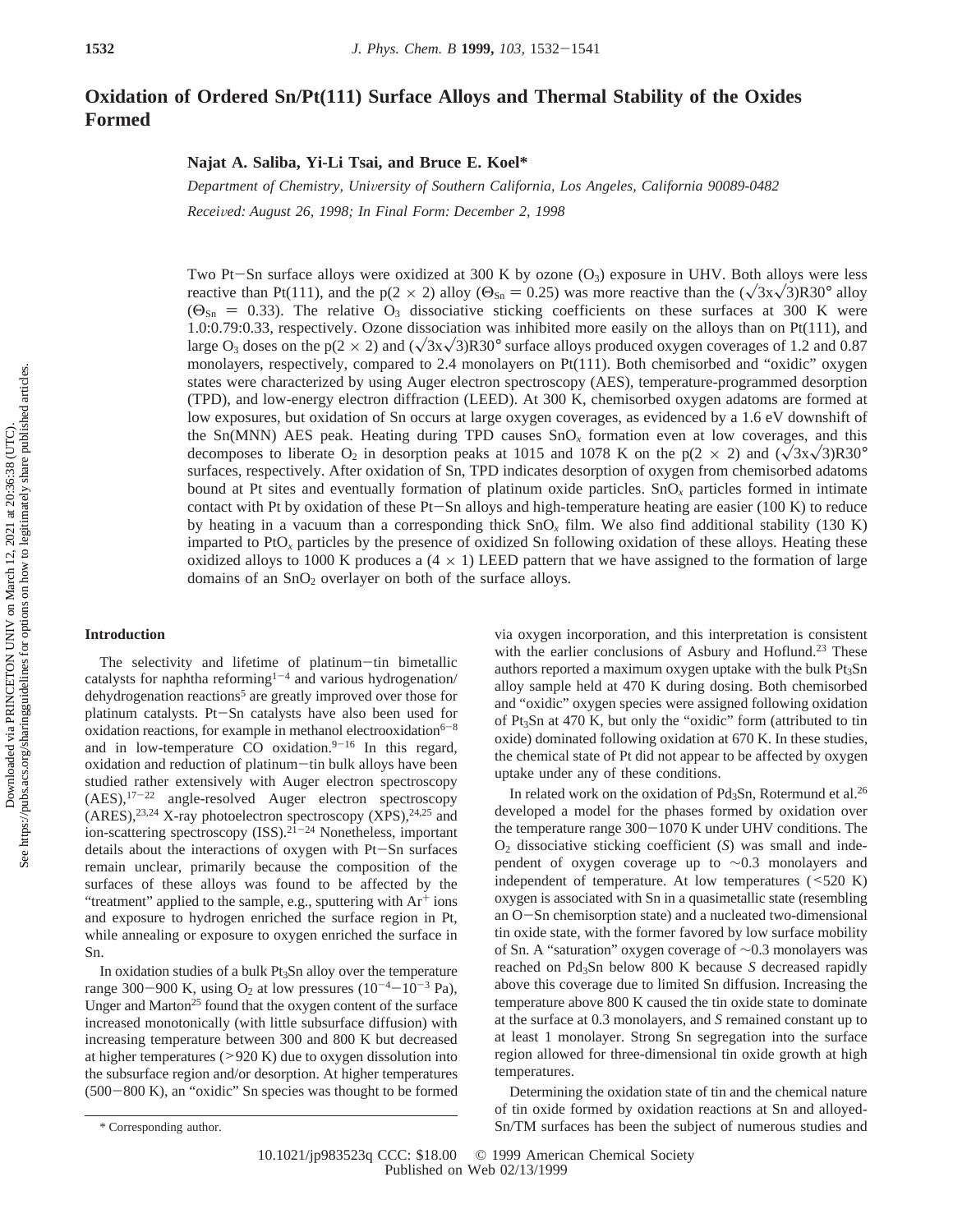is still controversial. $27-41$  The tin oxide formed has been identified previously as  $SnO$ ,  $SnO<sub>2</sub>$ , a mixture of  $SnO$  and  $SnO<sub>2</sub>$ , an intermediate oxide phase (first identified by Cox and Hoflund using  $ELS<sup>32</sup>$ ), and a phase different from SnO or SnO<sub>2</sub>.<sup>37</sup> The controversy arises because of difficulties in preparing standards and the range of chemical shifts that have been reported in XPS of the Sn(3d<sub>5/2</sub>) core level peak between the Sn<sup>2+</sup> and Sn<sup>4+</sup> oxides.36,39,41 Also, there is almost a 7 eV spread in the reported AES chemical shifts of the main Sn(MNN) peak at 430 eV KE from tin metal to the oxide.<sup>30</sup> This issue was presumably resolved by Gagiotti et al.38 who assigned 485.4 eV BE to SnO and 486.7 eV BE to  $SnO<sub>2</sub>$ , but even these assignments have been called into question.<sup>40,41</sup>

Our experiments extend those done previously in two significant ways by using well-characterized Pt-Sn surface alloys and ozone  $(O_3)$  as the oxidant. Studies of the oxidation of these two surface alloys minimizes the interference of Sn adatoms and bulk Sn on the results. Ozone, a very reactive molecule, was used as a clean and efficient oxygen source in UHV to carry out extensive oxidation at 300 K with no  $H_2O$ coadsorption.<sup>42</sup> No dissociative  $O_2$  chemisorption occurs on the  $(2 \times 2)$ -Sn/Pt(111) and  $(\sqrt{3}x\sqrt{3})R30^\circ$ -Sn/Pt(111) surface alloys under UHV conditions.43

Ozone has been used several times in our laboratory for oxidation studies of noble metals such as  $Au(111),<sup>44</sup>$  and Pt(111)<sup>45</sup> and(100).<sup>46</sup> Ozone exposures on Au(111)<sup>44</sup> at 300 K formed oxygen adatoms with a maximum coverage of  $\Theta$ <sub>o</sub> = 1.2, disordering the surface and possibly forming Au*x*O*<sup>y</sup>* oxidic species. On  $Pt(111)^{45}$  and  $Pt(100)^{46}$  we identified both chemisorbed and oxidic states of oxygen. The chemisorbed state (oxygen adatoms) desorbed in broad  $O<sub>2</sub>$  TPD peaks which shifted to lower temperature with increasing oxygen coverages, whereas oxygen desorption from platinum oxides were characterized by sharp and narrow  $O_2$  TPD peaks at 660 K for Pt(100)<sup>46</sup> and 708 K for Pt(111)<sup>45</sup> at high coverages. The assignment of this  $O_2$  evolution to platinum oxide decomposition is consistent with older work by Sales et  $al^{47}$  in which they reported platinum oxide decomposition on an oxidized polycrystalline Pt wire between 670 and 840 K at 1 atm. These authors also questioned finding "oxides" at higher temperatures and lower pressures<sup>48,49</sup> since  $P<sup>t</sup>O<sub>x</sub>$  is known to be thermodynamically unstable at temperatures above 650 K. In work very complementary to that described herein, we report elsewhere oxidation of Sn/Pt(100) surface alloys<sup>50,51</sup> using  $O_3$  under UHV conditions. This oxidation lead to the formation of a tin oxide overlayer with only a small amount of platinum oxidation. The formation of  $SnO<sub>x</sub>$  from the surface alloys was indicated by a similarity in the  $O_2$  evolution temperature from thick layers of SnO*x*, and the XPS results confirmed the formation of tin oxide  $(SnO<sub>x</sub>)$  at temperatures higher than 770 K.

# **Experimental Procedures**

The experiments were carried out in a two-level, stainless steel UHV chamber described previously,<sup>52</sup> with a base pressure of  $1.5 \times 10^{-10}$  Torr. Briefly, it is equipped with a shielded quadrupole mass spectrometer (QMS) for TPD mass spectrometry, double-pass cylindrical mirror analyzer (CMA) for AES, four-grid LEED optics, and directed beam gas dosers using microcapillary arrays.

TPD measurements were made using the QMS ionizer in line of sight with the sample surface and using a linear heating rate of 4 K/s. Absolute oxygen coverages in these experiments were determined by comparing  $O_2$  TPD peak areas following ozone exposures to those from  $O_2$  exposures on Pt(111) at 300 K which



**Figure 1.** Schematic of the real space structure of the  $(2 \times 2)$ - and the  $(\sqrt{3}x\sqrt{3})R30^\circ$ -Sn/Pt(111) surface alloys.

gives a saturation coverage of  $\Theta_0 = 0.25^{53}$  All coverages ( $\Theta$ ) in this paper are reported in monolayers referenced to the Pt(111) surface atom density ( $\Theta = 1.0$  for  $1.5 \times 10^{15}$  cm<sup>-2</sup>).

The Pt(111) crystal was suspended between two 20-mil Ta wires and could be cooled to 100 K using liquid nitrogen or resistively heated to 1200 K. The temperature was measured by a chromel-alumel thermocouple spot welded to the side of the crystal. The Pt(111) single-crystal surface was cleaned in the chamber by a combination of  $Ar^+$  ion sputtering at 300 K, annealing in a vacuum at 1200 K, and oxygen treatments  $(1 \times$  $10^{-8}$  Torr O<sub>2</sub>) with the sample at 1000 K.

The  $(2 \times 2)$ -Sn/Pt(111) and  $(\sqrt{3}x\sqrt{3})R30^\circ$ -Sn/Pt(111) surface alloys, with surface stoichiometries of  $Pt<sub>3</sub>Sn$  and  $Pt<sub>2</sub>Sn$ , respectively, are shown in Figure 1. These were prepared following the procedure used by Paffett and Windham<sup>54</sup> via evaporation of either ∼0.7 or ∼0.9 monolayers of Sn onto the Pt(111) single crystal at 300 K (with the smaller amount used for the  $(2 \times 2)$ ) surface alloy) and then annealing the crystal at 1000 K for 10 s. Both of these surface alloys have now been studied by angledependent low-energy ion-scattering spectroscopy (LEISS),<sup>55</sup> LEED I-V,<sup>56</sup> and X-ray photoelectron diffraction  $(XPD)^{57}$  with the conclusion that Sn is incorporated into the Pt surface layer to form a substitutional surface alloy with the Sn atoms almost coplanar with the Pt top-layer atoms; protruding about 0.2 Å above the surface Pt plane. For simplicity later in the text, we will use the notations (2  $\times$  2) and  $\sqrt{3}$  for the (2  $\times$  2)-Sn/Pt(111) and  $(\sqrt{3}x\sqrt{3})R30^\circ-Sn/Pt(111)$  surface alloys, respectively.

Ozone  $(O_3)$  was prepared in our laboratory using a commercial ozone generator and concentrated on a silica gel trap. The effluent gas from the generator contained a mixture of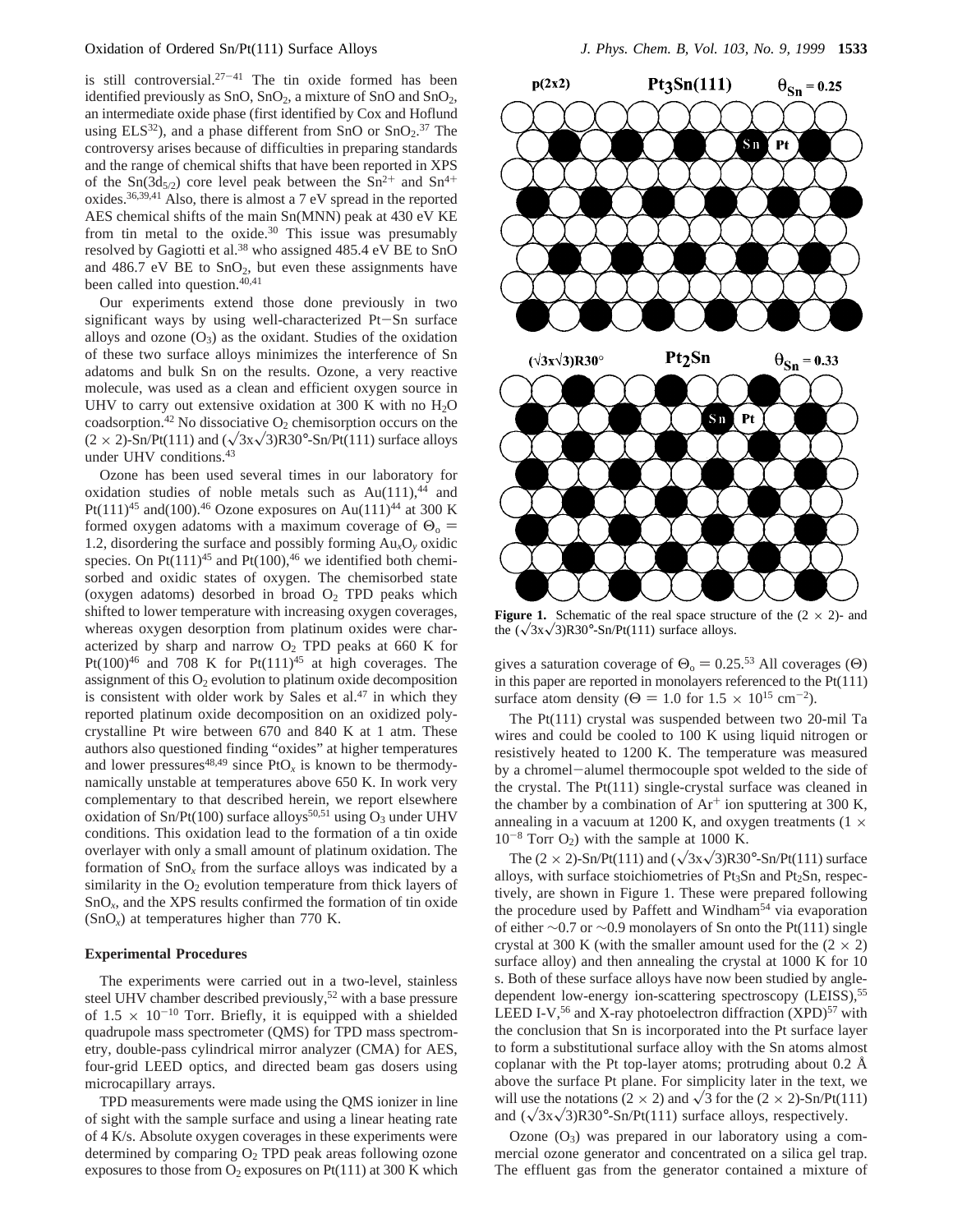approximately 5% ozone and 95% unreacted  $O_2$ . This mixture was passed through a gas absorption bottle containing dried silica gel suspended in a dewar filled with an ethanol-dry ice bath at  $-80$  °C. This process was carried out for several hours to obtain saturation of the silica gel with ozone. The ozone may be kept indefinitely at  $-80$  °C, but we warn users that there is always a chance of explosion if it is allowed to warm or accidentally come in contact with the ethanol in the bath. The  $O_2$  impurity was removed by cooling the trap to  $-110$  °C and pumping with a mechanical pump. The trap was then allowed to warm to  $-80$  °C. Because ozone is such a reactive molecule, it was necessary to rigorously passivate the stainless steel gas handling line and any copper components (e.g., gaskets) by flushing the lines several times with ozone. We found that ozone still decomposed in the lines over a period of minutes, and therefore it was necessary to recharge the lines frequently. A glass microcapillary array doser was connected to the leak valve on the chamber and was used for dosing ozone directly onto the sample. A mass spectrum of the background gases in the UHV chamber during ozone dosing showed primarily a large signal at 32 amu (O<sub>2</sub>), and only small signals of  $\sim$  10% at 28 amu (CO) and  $1\%$  at 18 amu (H<sub>2</sub>O) because of wall and filament reactions.

All ozone dosing was performed with the Pt(111) crystal at 300 K. In addition, picking an exposure temperature and maintaining this value is important because the saturation oxygen coverage depends on the exposure temperature. Exposures are given in arbitrary units of Langmuirs (L) as determined by the background gas pressure in the chamber during dosing without any further corrections.

#### **Results**

 $O_3$  **Adsorption on Pt(111).** Some of the results for  $O_3$ adsorption on  $Pt(111)^{45}$  are briefly reviewed here to provide a reference for the studies reported on Sn/Pt(111) surface alloys.  $O_3$  dissociatively adsorbed on Pt(111) at 300 K with a value for the initial sticking coefficient of  $S_0 \ge 0.24$ . This may be compared to that for  $O_2$  on Pt(111) at 300 K with a dissociative sticking coefficient of  $S_0 \sim 0.05^{58-60}$  Both O<sub>2</sub> and O<sub>3</sub> exposures lead to a (2 × 2)-O LEED pattern at  $\Theta_0$  ~ 0.25, but  $O_3$  reaction leads readily to higher oxygen coverages and even platinum oxide layers under UHV conditions. As shown in Figure 2, the thermal desorption profiles of  $O_2$  after  $O_3$  exposures on Pt(111) at 300 K change markedly depending on  $\Theta_0$ . For  $\Theta_0 \le 0.32$ , the  $O<sub>2</sub>$  TPD peak is symmetric with a maximum that shifts from 814 to 742 K as the coverage increases, consistent with secondorder kinetics. For  $0.32 \leq \Theta_0 \leq 0.95$ , the O<sub>2</sub> TPD profile broadens considerably to lower temperature, with a feature 558 K developed for  $\Theta_0$  > 0.54. However, the behavior of the  $O_2$ TPD peaks for  $\Theta$ <sup>o</sup> > 0.95 changes, signaling formation of small particles of platinum oxide. First, the peaks shift to higher temperature with increasing coverage. Second, an unusual "undercutting" of the leading edges of the peaks indicates that the desorption rate is not a unique function of  $\Theta_0$ , possibly because of strong attractive interactions. The small oxide particles formed at 300 K decompose to liberate  $O_2$  between 634 and 708 K. Oxidation of Pt(111) in this manner is reversible, and all of the oxygen desorbs during subsequent heating in TPD. Furthermore, oxygen does not penetrate deep into the bulk at 300 K. <sup>45</sup>

**O3 Adsorption on Sn/Pt(111) Surface Alloys.** *TPD Studies*. Figure 3 shows the  $O_2$  TPD curves obtained after  $O_3$  exposures on the  $(2 \times 2)$  alloy at 300 K. At the lowest coverage studied,  $\Theta$ <sup>O</sup> = 0.03, O<sub>2</sub> desorption first occurs in a peak at 960 K. At



**Figure 2.** O<sub>2</sub> TPD curves following  $O_3$  exposures of  $0.1-1$  L (a) and <sup>1</sup>-20 L (b) on Pt(111) at 300 K.

higher coverages, this high-temperature feature shifts to 1015 K. When  $\Theta_0 \geq 0.3$ , the amount of  $\Theta_2$  desorption in the hightemperature feature does not increase further, but the  $O_2$ desorption profile broadens greatly to lower temperature and another peak appears at 775 K. Even higher oxygen coverages first form a low-temperature feature at near 730 K, but for  $\Theta_0$  $\geq$  1.0 this broad profile coalesces and shifts to higher temperatures. Notably, the undercutting of the peak leading edges is reminiscent of our previous observations on Pt(111) and the formation of  $PtO<sub>x</sub>$ <sup>45</sup> but the sharp  $O<sub>2</sub>$  peak occurs at about 110 K higher temperature here, i.e., at 820 K compared to 708 K on Pt(111).

Figure 4 shows  $O_2$  TPD spectra following  $O_3$  exposure on the  $\sqrt{3}$  alloy at 300 K. O<sub>2</sub> desorption is clearly separated into two regions: desorption above 950 K and desorption from 600 to 900 K. At the lowest oxygen coverage studied,  $\Theta_0 = 0.002$ , a single desorption peak is observed at 1002 K. This peak shifts to higher temperature with increasing oxygen coverage until reaching 1078 K at the highest coverages. Both the shape and the increase in the desorption temperature of the peaks as the coverage increases indicate fractional- or zero-order desorption kinetics. Analysis of the high-temperature portions of the TPD curves for  $0.002 \le \Theta_0 \le 0.15$  utilizing the method of Parker et al.<sup>61</sup> indicates one-half-order desorption kinetics with  $E<sup>d</sup>$  = 88-86 kcal/mol. At coverages higher than  $\Theta_0 = 0.1, \space O_2$ desorption starts to occur at lower temperatures, first at 760 K and then in curves for  $\Theta_0 = 0.5$  and 0.73, another feature appears at 730 K. For  $\Theta$ <sub>O</sub>  $\geq$  0.83, the main peak desorption temperature now increases from 750 to 834 K as the oxygen coverage increases and the profiles in this temperature range show undercutting of the TPD curves.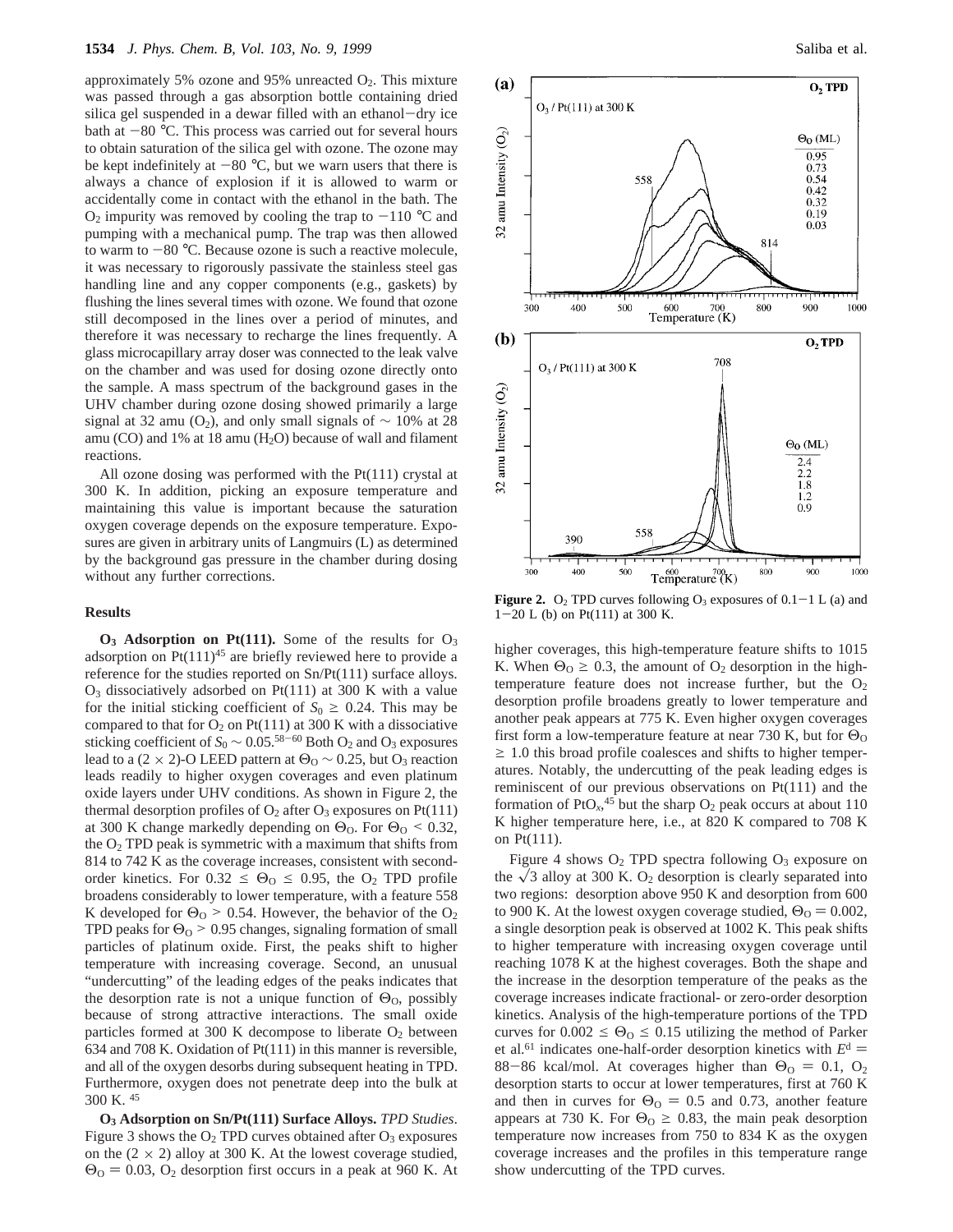

**Figure 3.** O<sub>2</sub> TPD curves following O<sub>3</sub> exposures of  $0.05-8$  L on the  $(2 \times 2)$ -Sn/Pt(111) alloy at 300 K.

Figure 5 utilizes  $O_2$  TPD peak areas of the  $O_2$  TPD spectra of Figures  $2 - 4$  to quantitate oxygen uptake on these three surfaces. On Pt(111), a saturation coverage of  $\Theta_0^{\text{sat}} = 2.4$  is reached after an  $O_3$  exposure of 20 L. An exposure of 8 L  $O_3$ on the  $(2 \times 2)$  alloy is sufficient to reach a saturation coverage of  $\Theta_0^{\text{sat}} = 1.2$ . For the  $\sqrt{3}$  alloy, a saturation coverage of  $\Theta_0^{\text{sat}}$  $= 0.87$  is reached after 6 L O<sub>3</sub> exposure. The initial slopes of these uptake curves correspond to the initial dissociative sticking coefficient, *S*0, of ozone on these surfaces, and differentiation of these curves provides the value of the dissociative sticking coefficient, *S*, as a function of  $\Theta_0$ . Surface Sn decreases  $S_0$ , such that  $S_0 = 0.24$ , 0.19, and 0.08 on the Pt(111),  $(2 \times 2)$ alloy, and  $\sqrt{3}$  alloy surfaces, respectively. The *S*( $\Theta$ <sub>O</sub>) curves on all three surfaces are described very well by functions of the form  $S(\Theta_0) = S_0(1 - a\Theta_0)$ , where  $a = 0.42, 0.67$ , and 1.06 on the three surfaces, respectively, with increasing Sn concentration. Thus, both the sticking coefficient and the saturation oxygen concentration at 300 K *decrease* with increasing amounts of surface Sn in the Pt-Sn alloys. This result is contrary to naïve expectations, and points to the importance of alloy studies because of their often surprising chemistry. The surface structure and composition of the Pt-Sn alloys is crucial in determining this chemistry, and we find, for example, that oxidation of  $Sn/Pt(100)$  surface alloys<sup>50,51</sup> using O3 under UHV conditions is *enhanced* over that of the Pt(100) surface.

*AES Studies.* Characterization of the oxygen uptake by AES after ozone exposures on the  $(2 \times 2)$  alloy at 300 K is shown in Figure 6a,b. On the  $(2 \times 2)$  alloy, the O(506) signal increases linearly with O<sub>3</sub> exposure until at least  $\Theta_{\rm O} = 0.7$ . Both Sn(430) and Pt(237) signals appear to be unchanged until about  $\Theta_0$  >



Temperature  $(K)$ 

**Figure 4.**  $O_2$  TPD curves following  $O_3$  exposures of  $0.05-8$  L on  $(\sqrt{3}x\sqrt{3})R30^{\circ}$ -Sn/Pt(111) alloy at 300 K.

0.09, but by  $\Theta_0 = 0.7$  the Pt signal is attenuated to a greater extent than is Sn and so the Sn/Pt ratio increases. Saturation is effectively reached for all of the AES signals after  $4 L O_3$ .

Additional chemical information is available if we look carefully at the AES peak positions during oxygen uptake, as shown in Figure 6b. Small amounts of oxygen, in the range where the Sn and Pt signals are roughly constant, do not affect the kinetic energy of the Sn(MNN) peak, but at large concentrations, at least by  $\Theta_0 = 0.6$ , this Sn peak shifts lower by 1.6 eV. The O(KVV) and the Pt(NNO) peak positions never shift appreciably. We interpret the shift in the Sn(MNN) peak as a signal for Sn oxidation that occurs for  $\Theta_0 \ge 0.6$  on the (2  $\times$  2) alloy at 300 K (Sn oxidation refers to the formation of a strong Sn-O interaction that is not yet representative of an "oxide" film). Figure 6a shows that the  $O_3$  dissociative sticking coefficient, and hence the oxygen uptake, on the surface containing oxidized Sn is slower than on the oxygen-free alloy.

On the  $(2 \times 2)$  alloy, the change in the AES oxygen uptake rate between  $\Theta_0 = 0.7-1.0$  coincides with a change in the shape of the  $O_2$  TPD curves from broad to narrow that is indicative of a change in the oxygen chemical state from chemisorbed oxygen to PtO*x*.

As shown in Figure 7a, oxygen uptake for the  $\sqrt{3}$  surface initially proceeds relatively slowly with little change in the signals for Sn, Pt, or the Sn/Pt ratio. The O(506) signal increases more rapidly for  $O_3$  exposures that produce  $\Theta_0 > 0.1$  up to Θ<sup>O</sup> near 0.7, where the uptake slows again. Both Sn(430) and Pt(237) signals decrease over this range of oxygen concentrations, such that the Sn/Pt ratio increases about 40%. Figure 7b shows that while the O(KVV) and the Pt(NNO) peaks never shift appreciably, Sn(MNN) peak shifts lower by 1.6 eV (just as for the  $(2 \times 2)$  alloy) at least by an oxygen concentration of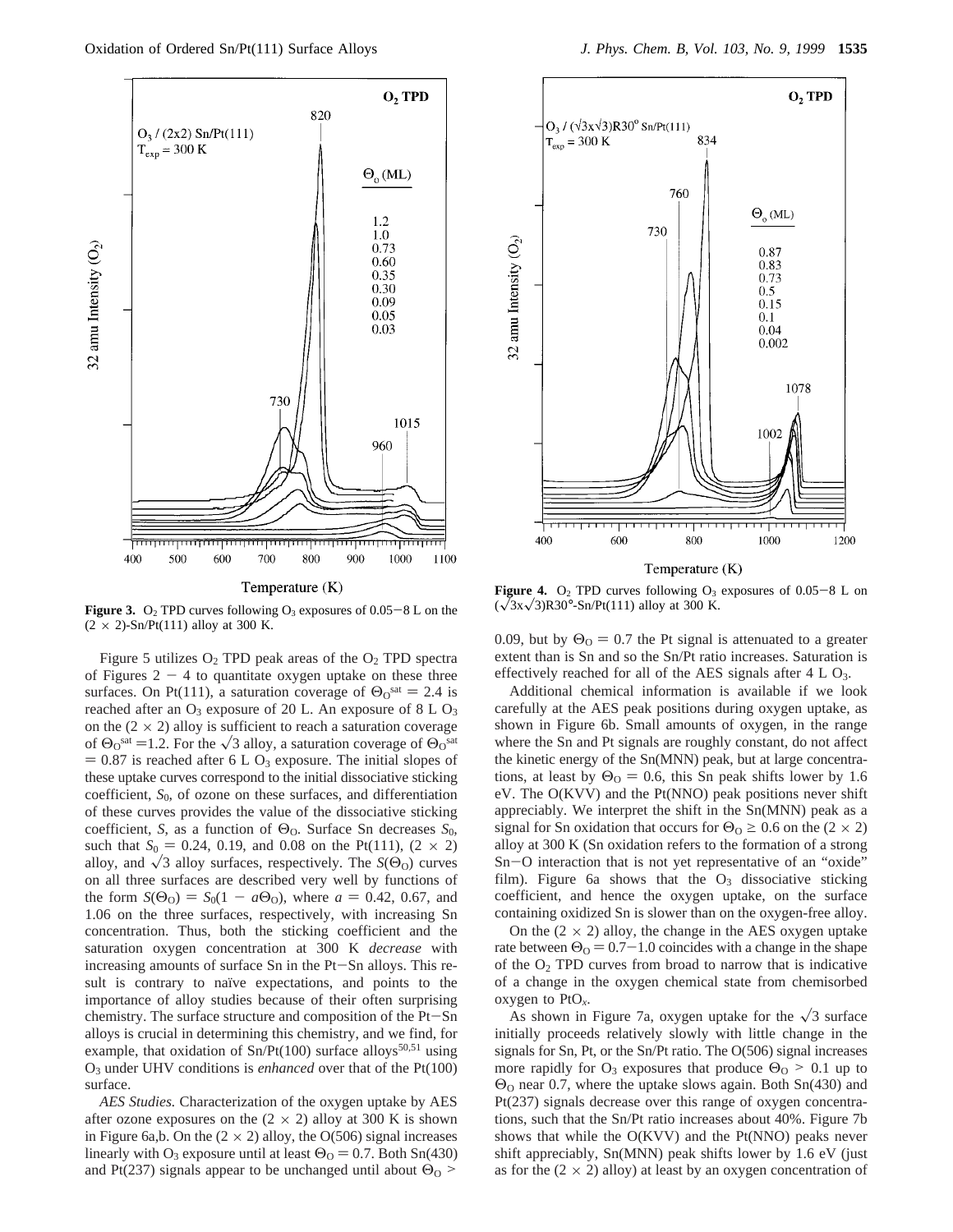

Figure 5. Oxygen uptake curves comparing the efficiency of O<sub>3</sub> exposures on Pt(111) and the (2  $\times$  2)- and ( $\sqrt{3}x\sqrt{3}$ )R30°-Sn/Pt(111) alloys at 300 K.

 $\Theta$ <sup>o</sup> = 0.54. Oxygen uptake is inhibited at larger oxygen coverages which also cause the formation of oxidized Sn.

Upon comparison to the corresponding TPD data of Figure 4, we see that  $\Theta_0 = 0.1 - 0.15$  is about the amount of oxygen that is required to saturate the  $O_2$  desorption yield from the hightemperature state at 1078 K in TPD that we will later show is from SnO*x*. The large decrease in the uptake rate as saturation coverage is approached corresponds to a change in the TPD spectra between  $\Theta_0 = 0.73 - 0.83$ , where oxygen desorbs from a chemisorbed oxygen state on Pt to oxygen desorption from  $PtO_x$ .

Annealing experiments utilizing AES were also carried out in order to study further detailed changes in the surface composition and chemical state during heating in TPD. Figure 8a,b shows the changes in AES and LEED that occur during heating, starting with a saturation coverage of  $\Theta_0 = 1.2$  on the  $(2 \times 2)$  alloy at 300 K. Heating to 700 K caused no large changes in the surface composition and structure and only a slight reduction in the O/Pt ratio was seen.  $O_2$  desorption between 700 and 800 K caused a large decrease in the O(KVV) signal, a moderate increase in the Pt signal, and a small increase in the Sn signal. At temperatures above 800 K, the Pt signal is constant at the same intensity as that for the clean  $(2 \times 2)$  alloy. Over the temperature range  $800-1000$  K, the Sn signal increases steadily to a maximum near 1000 K and then decreases at higher temperatures. The Sn/Pt ratio is increased by 27% following the adsorption of  $\Theta_0 = 1.2$  on the (2 × 2) alloy at 300 K, but this ratio returns to the clean alloy value upon heating to 800 K. Annealing to higher temperatures first increases the Sn/Pt ratio to a maximum value near 1000 K before the clean alloy surface value is recovered at 1100 K. The chemical shift of the



Kinetic Energy (eV)

**Figure 6.** (a) AES peak-to-peak signal intensities at O(506 eV), Pt(237 eV),  $Sn(430 eV)$ , along with the  $Sn(430 eV)/Pt(237 eV)$  and the O(506 eV)/Pt(237 eV) intensity ratios as a function of  $O_3$  exposures on the (2  $\times$  2)-Sn/Pt(111) surface alloy at 300 K. (b) AES spectra after increasing O<sub>3</sub> exposures on the  $(2 \times 2)$ -Sn/Pt(111) surface alloy at 300 K. A shift of the Sn peak between 0.25 and 0.6 monolayer oxygen coverage indicates a change in the chemical state of Sn.

Sn AES peak that was induced by oxygen uptake to  $\Theta_0 = 1.2$ does not change until annealing temperatures larger than 800 K are reached, as shown in Figure 8b. At 900 K an intermediate position was observed, and after annealing to 1000 K to remove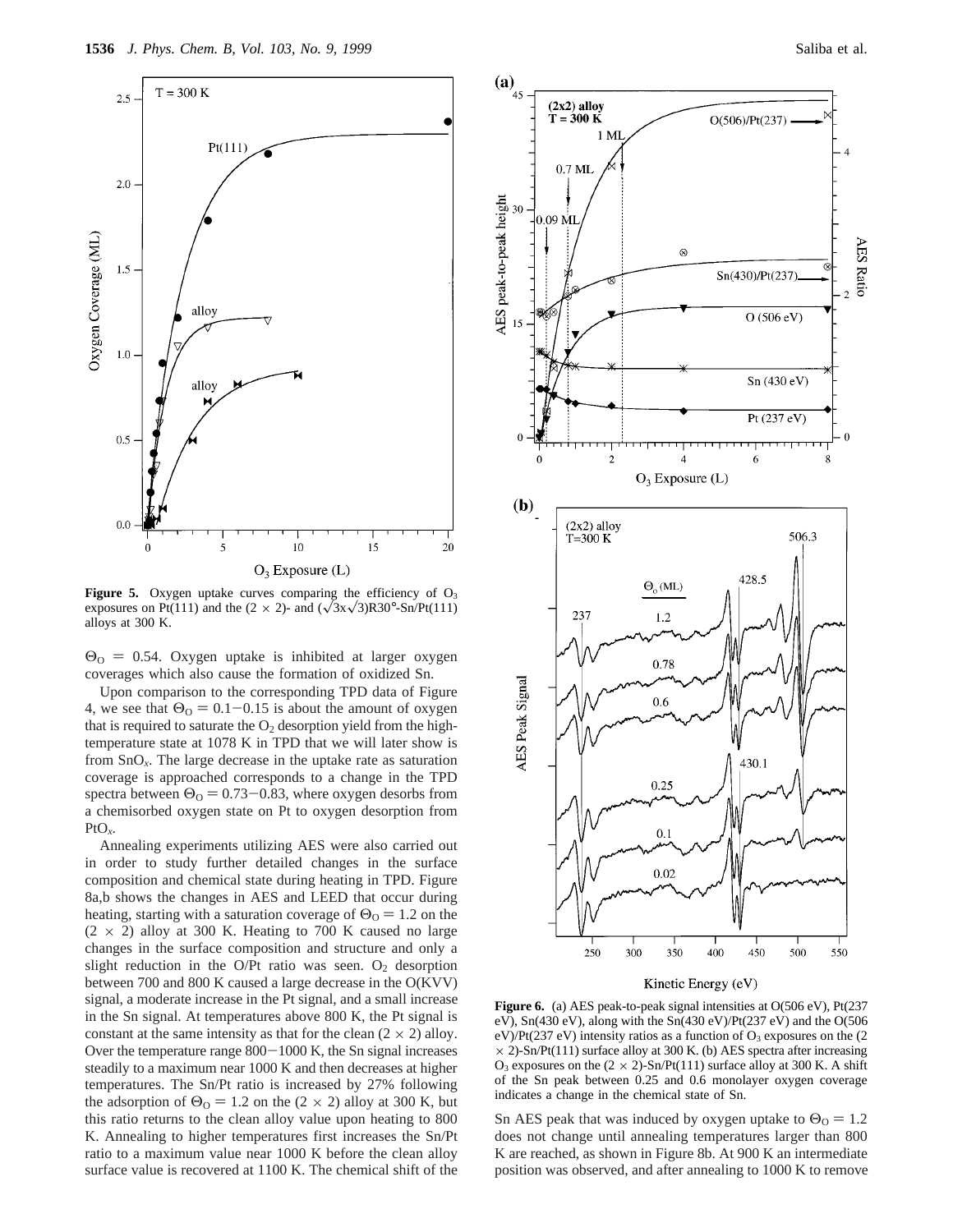

#### Kinetic Energy (eV)

**Figure 7.** (a) AES peak-to-peak signal intensities at O(506 eV), Pt(237 eV), Sn(430 eV), along with the Sn(430 eV)/Pt(237 eV) and the O(506 eV)/Pt(237 eV) intensity ratios as a function of  $O_3$  exposures on the  $(\sqrt{3}x\sqrt{3})R30^\circ$ -Sn/Pt(111) surface alloy at 300 K. (b) AES spectra after increasing O<sub>3</sub> exposures on the  $(\sqrt{3x}\sqrt{3})R30^\circ$ -Sn/Pt(111) surface alloy at 300 K. A shift of the Sn peak between 0.12 and 0.54 monolayer oxygen coverage indicates a change in the chemical state of Sn.

all oxygen, the Sn AES peak energy shifts back to that of the clean alloy. Taken together, Figure 8, parts a and b, establish that the large TPD peak at 820 K corresponds to desorption Mass 32 Intensity



#### Kinetic Energy (eV)

Figure 8. (a) AES signal intensities at O(506 eV), Pt(237 eV), Sn(430 eV), and the Sn(430 eV)/Pt(237 eV) and O(506 eV)/Pt(237 eV) ratios for increasing temperatures on the  $(2 \times 2)$ -Sn/Pt(111) surface alloy. LEED changes observed during these temperature variations is also displayed. The  $O_2$  TPD spectrum after an  $O_3$  saturation dose is shown in the top panel. The Sn(430 eV) and Pt(237 eV) AES intensities along with the Sn(430 eV)/Pt(237 eV) ratio before oxidation are indicated on the vertical axes by "stars". (b) AES spectra after a saturation  $O_3$ exposure on the  $(2 \times 2)$ -Sn/Pt(111) alloy at 300 K was subsequently heated to increasingly higher temperatures. Shifts of the Sn peaks indicate changes in chemical state due to oxidation.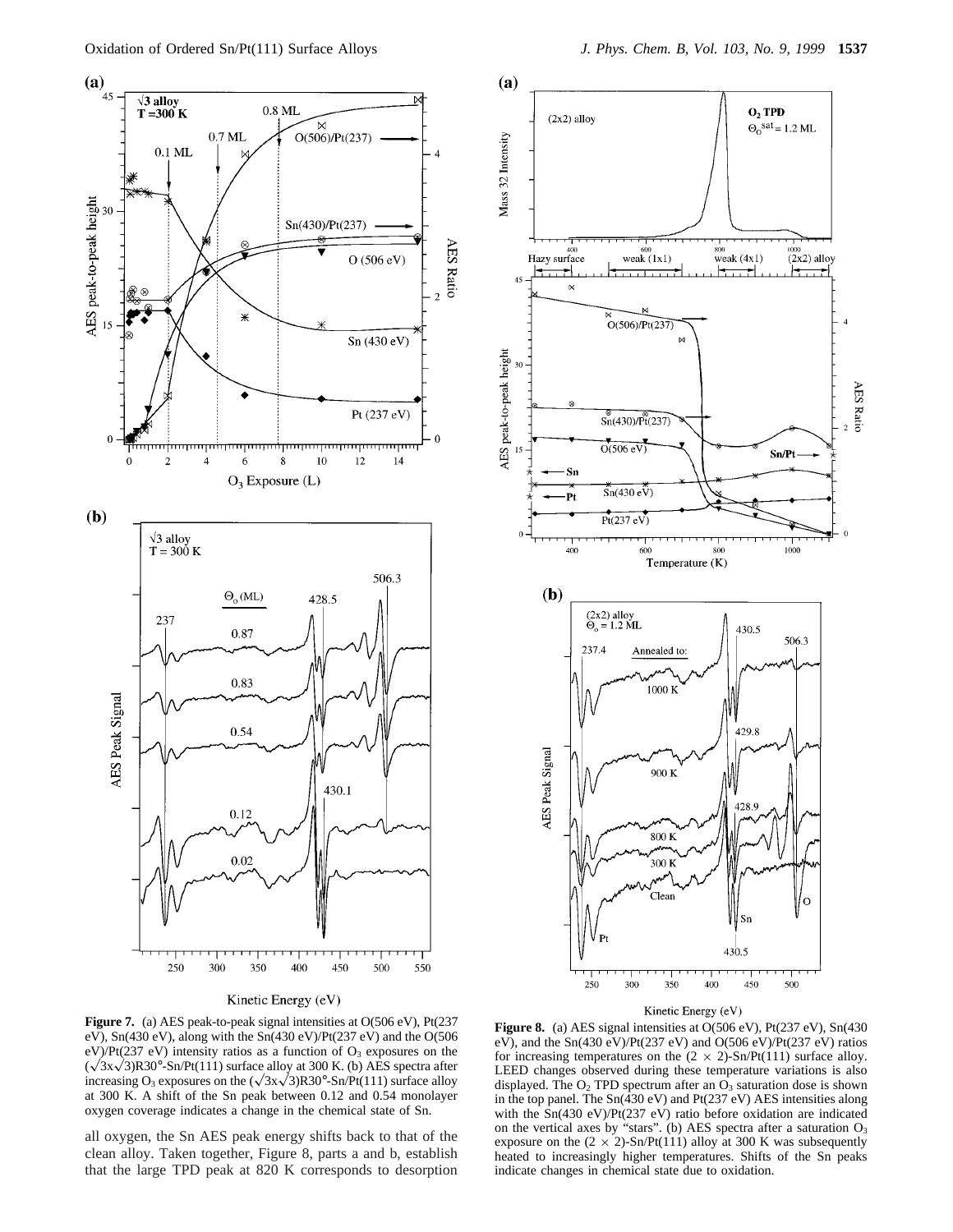from Pt sites and that desorption in the broad tail from 840 K to the peak at 1015 K corresponds to desorption from oxidized Sn. On this alloy, while an SnO*<sup>x</sup>* overlayer is formed, this SnO*<sup>x</sup>* overlayer does not cover extensively the Pt surface above 800 K because the Pt AES intensity returns to nearly the clean alloy value at 800 K. This conclusion is consistent with observations of only weak, new spots that are characteristic of low concentrations of small domains of an ordered SnO*<sup>x</sup>* overlayer.

Figure 9, parts a and b, quantifies the changes in AES and LEED following dosing ozone on the  $\sqrt{3}$  alloy at room temperature to produce a saturation oxygen coverage of  $\Theta_0 =$ 0.87 and then increasing the temperature sequentially until reaching 1200 K. Oxygen uptake again increases the Sn/Pt ratio by 33%, and this ratio is nearly constant until 900 K where this ratio decreases following the large desorption peak of  $O_2$ . Heating to 1000 K causes a large increase in the Sn/Pt ratio, exceeding the value of that on the clean  $\sqrt{3}$  alloy by 77%. Desorption of  $O_2$  in the TPD peak at 1078 K causes a decrease in this ratio, and heating to 1200 K causes a significant reduction in the Sn signal and Sn/Pt ratio below that of the clean  $\sqrt{3}$ alloy. The Sn/Pt ratio at 1200 K corresponds to that seen in Figure 8a for the clean  $(2 \times 2)$  alloy. The chemical shifts observed for the Sn AES peak in Figure 9b parallel those discussed in Figure 8b. Taken together, Figure 9, parts a and b, establish that the large TPD peak at 820 K corresponds to desorption from Pt sites and that desorption in the peak at 1078 K corresponds to desorption from oxidized Sn.

Furthermore, the changes in AES that occur between 800 and 1000 K are consistent with the formation of a  $SnO<sub>x</sub>$  overlayer that causes a new  $(4 \times 1)$  LEED pattern to be superimposed on the  $\sqrt{3}$  spots. Loss of all spots and a large background intensity characterized the disordered surface obtained initially after exposing a saturation dose of ozone on the surface at 300 K. After annealing at 500 K, the first faint  $(1 \times 1)$  spots in LEED appeared. As the annealing temperature was increased, the  $(1 \times 1)$  spots became brighter and  $\sqrt{3}$  spots appeared. For annealing temperatures above 800 K, 1/4-order spots were observed, and we assign the observed LEED pattern to a superposition of three degenerate orientations of a  $(4 \times 1)$ structure along with the  $(\sqrt{3}x\sqrt{3})R30^{\circ}$  structure. The LEED images along with further analysis of the SnO*<sup>x</sup>* structure will be reported elsewhere.<sup>62</sup> AES and LEED confirm the formation of a well-ordered  $(2 \times 2)$  alloy after desorbing all of the oxygen and heating to 1200 K. Annealing a  $\sqrt{3}$  alloy in the absence of any oxygen in a vacuum to 1200 K never results in the formation of a  $(2 \times 2)$  alloy.

### **Discussion**

Ozone  $(O_3)$  is a very aggressive oxidant which leads to oxidation of Pt(111) under UHV conditions. Oxygen uptake from ozone exposures on Pt(111) at 300 K can be described as follows.<sup>45</sup> At low coverages ( $\Theta$ <sup>o</sup>  $\leq$  0.25), oxygen adatoms adsorb on 3-fold hollow sites and this leads to symmetric  $O<sub>2</sub>$ TPD peaks characteristic of second-order desorption kinetics. A (2 × 2)-O/Pt(111) structure was observed near  $\Theta_0 = 0.25$ . Oxygen adatoms are formed for all  $\Theta_0$  below 1, but the  $O_2$ TPD peaks show a complex coverage dependence and shift about 200 K to lower temperatures as the coverage of oxygen increases. The large decrease in the  $O<sub>2</sub>$  desorption temperature arises from weakening the Pt-O bond because of lateral interactions within the oxygen adlayer. Once the concentration exceeds  $\Theta_0 = 1$ , nucleation and growth of platinum oxide occurs at 300 K. This is characterized by sharp and narrow  $O_2$ TPD peaks, which shift to higher temperatures and show



**Figure 9.** (a) AES signal intensities at O(506 eV), Pt(237 eV), Sn(430 eV), and the Sn(430 eV)/Pt(237 eV) and O(506 eV)/Pt(237 eV) ratios for increasing temperatures on the  $(\sqrt{3}x\sqrt{3})R30^{\circ}$  Sn/Pt(111) surface alloy. LEED changes observed during these temperature variations is also displayed. The  $O_2$  TPD spectrum after an  $O_3$  saturation dose is shown in the top panel. The Sn(430 eV) and Pt(237 eV) AES intensities along with the Sn(430 eV)/Pt(237 eV) ratio before oxidation are indicated on the vertical axes by "stars". (b) AES spectra after a saturation  $O_3$  exposure on the  $(\sqrt{3}x\sqrt{3})R30^\circ-Sn/Pt(111)$  alloy at 300 K was subsequently heated to increasingly higher temperatures. Shifts of the Sn peaks indicate changes in chemical state due to oxidation.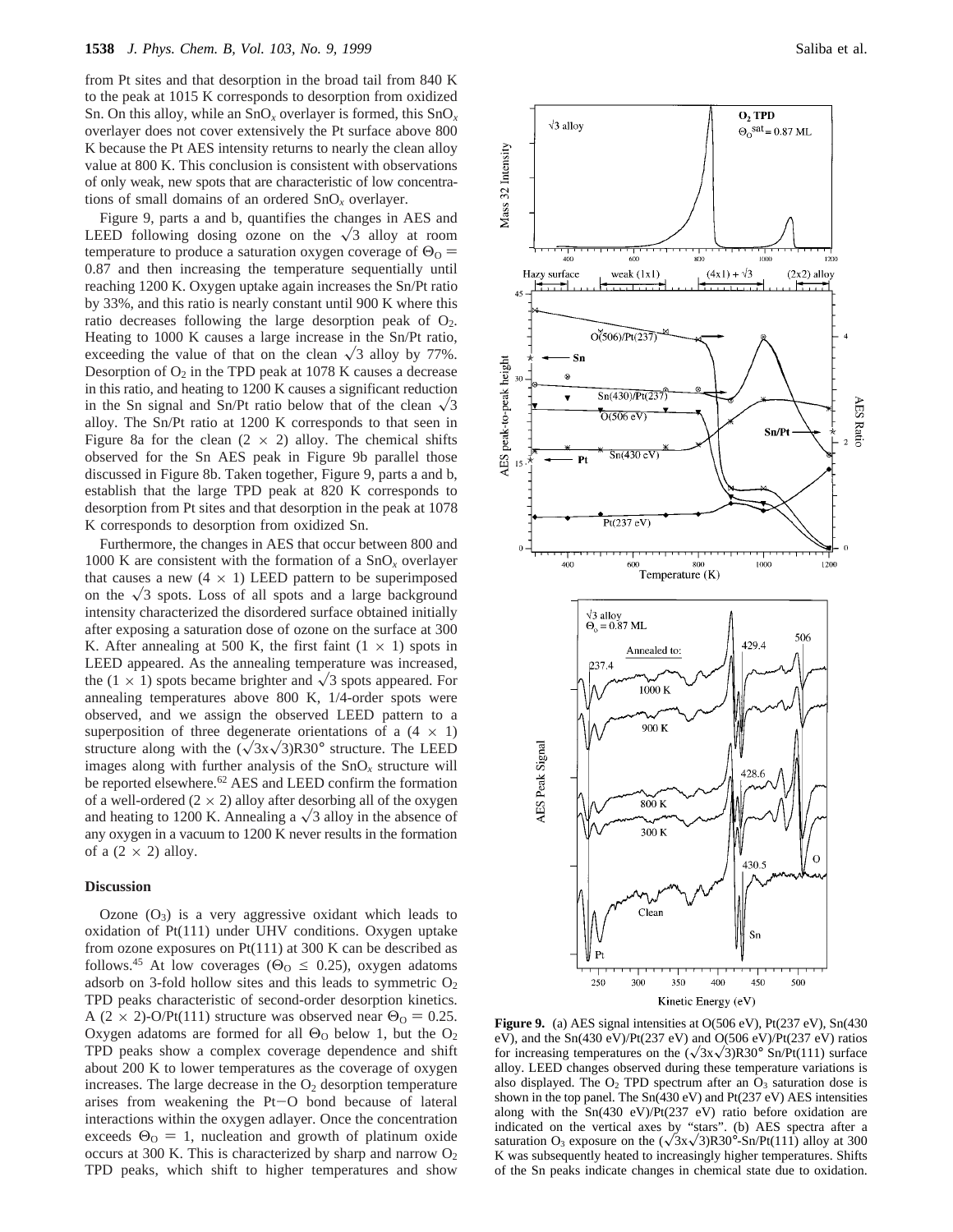undercutting with increasing coverages, and changes in the O(KVV) AES line shape. Saturation concentrations of oxygen (up to  $\Theta_0$  = 2.4) on Pt(111) at 300 K leads to disordered oxygen layers and loss of the Pt(111) LEED pattern. Annealing the oxidized Pt(111) surface to 1000 K regenerated the clean Pt(111)  $(1 \times 1)$  pattern.

Even though kinetic effects eliminate dissociative  $O_2$  chemisorption on the (2  $\times$  2) and  $\sqrt{3}$  Sn/Pt(111) surface alloys, O<sub>3</sub> exposures to these surfaces at 300 K leads to oxygen uptake and oxidation of the alloys. Following an integrated discussion of our TPD, AES, and LEED observations, we will propose a model for this chemistry on the two Pt-Sn surface alloys as well.

Small coverages ( $\Theta_0 \leq 0.3$ ) of oxygen produced by ozone dissociation on the two alloys at 300 K did not induce any change in the Sn(MNN) AES peak kinetic energy. Thus, Pt atoms are probably involved in bonding oxygen adatoms from ozone dissociation on the alloy surfaces at low temperatures. However, we obtain  $O_2$  TPD peaks that desorb at very high temperature compared to those from Pt(111) that occur at 814- 675 K. The  $O_2$  peak in TPD at 960-1015 K on the  $(2 \times 2)$ alloy and 1002-1078 K on the  $\sqrt{3}$  alloy is assigned to O<sub>2</sub> desorption from the decomposition of  $SnO<sub>x</sub>$  that is formed by heating the surface during TPD. Tin oxide is formed at high temperature because of the increase in diffusion rates and the migration of oxygen from Pt to Sn sites since Sn has a higher affinity than Pt toward oxygen.<sup>63</sup> The increase in the  $O_2$ desorption temperature compared to that on Pt(111) can be attributed to the difference in the metal-oxygen bond strengths, with  $Sn-O$  bonding being stronger than that for  $Pt-O$ . In the gas-phase diatomics PtO and SnO,  $D(Pt-O) = 93.6$  kcal/mol and  $D(Sn-O) = 127$  kcal/mol.<sup>63</sup> Using  $\Delta H_1^{\circ}$  values for PtO<sub>2</sub>(g),<br>SnO(s) and SnO<sub>2</sub>(s) we calculate that  $D(Pt-O) = 80$  kcal/ SnO(s), and SnO<sub>2</sub>(s), we calculate that  $D(Pt-O) = 80$  kcal/ mol and  $D(Sn-O) = 126.5$  and 128.5 kcal/mol, respectively. Redhead analysis<sup>64</sup> of the TPD data indicates that the  $O_2$ desorption activation energy  $E_d$  at low oxygen coverages increases from 51 kcal/mol on Pt(111) to 67 and 75 kcal/mol on the (2  $\times$  2) and  $\sqrt{3}$  Sn/Pt(111) surface alloys, respectively. From these values, we find  $D(Pt-O) = 85$  and  $D(Sn-O) = 93$ and 97 kcal/mol for the  $(2 \times 2)$  and  $\sqrt{3}$  alloys, respectively. The shift in the  $O_2$  desorption peak derived from  $SnO_x$  to higher temperatures with increasing oxygen coverages shows that the  $SnO<sub>x</sub>$  phase acquires more stability as the oxygen coverage increases on the alloy surfaces. This could be attributed to increasing lateral attractive interactions that occur with increasing SnO*<sup>x</sup>* particle size or simply due to the Kelvin effect of decreasing vapor pressure with increasing particle size.<sup>65</sup> At these small oxygen concentrations, we do not expect that diffusion of oxygen to the surface is rate-limiting.

For medium coverages,  $(0.3 \leq \Theta_0 \leq 0.7)$ , oxidation of Sn in the (2  $\times$  2) and  $\sqrt{3}$  alloys at 300 K leads to the formation of Pt-O-Sn bonds. The evidence for this in our work is a shift of 1.6 eV in the Sn(MNN) AES peak. The existence of Pt-<sup>O</sup>-Sn bonds on bulk alloys was demonstrated in a number of papers by Hoflund and co-workers.<sup>66-68</sup> Heating the surface alloys during TPD formed an oxygen chemisorbed state on Pt and a tin oxide state. This change is reflected as two regimes in the  $O<sub>2</sub>$  desorption profile: a high-temperature feature from decomposition of SnO*<sup>x</sup>* particles and lower temperature peaks from chemisorbed oxygen on Pt sites. As  $\Theta_0$  increases, the Ptderived  $O<sub>2</sub>$  TPD peaks shift to lower temperature because of a reduction in the Pt-O bond energy, consistent with either higher lateral interactions in the oxygen adlayer or population of more weakly bound sites. At  $\Theta_0 \sim 0.7$ ,  $\Theta_2$  desorption from the alloy

surfaces occurs in a much narrower temperature range (100 K) than on Pt(111) (150 K), and the  $O_2$  desorption temperature is shifted to  $\sim$ 730 K on the alloy surfaces from 634 K on Pt(111). Hence, the oxygen adlayer is stabilized on the alloys over that on Pt(111) and this would be consistent with smaller repulsive interactions between oxygen adatoms on the alloys.

Near saturation oxygen coverages that were produced by large ozone exposures, oxidation of Sn on the  $(2 \times 2)$  and  $\sqrt{3}$  alloy surfaces at room temperature leads to the formation of Pt-O-Sn bonds as indicated by a Sn(MNN) AES peak shift of 1.6 eV. These surfaces are disordered at room temperature, i.e., there were no LEED spots.  $O_2$  TPD from both alloys shows hightemperature peaks ( $>815$  K) due to  $SnO<sub>x</sub>$  decomposition and sharp, narrow peaks near 800 K from PtO*<sup>x</sup>* decomposition. These latter TPD peaks shift from 707 K on Pt(111) to 817 K on the  $(2 \times 2)$  alloy and to 835 K on the  $\sqrt{3}$  surface alloy. This reveals an increase in the thermal stability of  $P<sub>t</sub>O<sub>r</sub>$  in the presence of Sn or  $\text{SnO}_x$  at the surface. Furthermore, Sn facilitates  $\text{PtO}_x$ formation as well, and so an  $O_2$  TPD peak characteristic of  $PfO_x$ decomposition was observed for  $\Theta_0 = 1$  on the (2  $\times$  2) alloy and  $\Theta_0 = 0.8$  on the  $\sqrt{3}$  surface alloy, while only desorption from chemisorbed states was observed at  $\Theta_0 = 0.95$  on P(111). On the other hand, Pt plays the opposite role in the formation and decomposition temperature of SnO*x*. Only low O:Sn stoichiometries (less than 1:1) were obtained from oxidation of the surface alloys, and  $O_2$  desorption from  $SnO_x$  decomposition occurs at lower temperatures of 100-200 K on the alloys compared to the  $O_2$  desorption obtained from a thick layer of  $SnO<sub>x</sub>$  prepared by oxidation of a thick Sn film on Pt(100).<sup>51,52</sup>

If saturation coverages of  $\Theta_0 = 1.2$  on the (2  $\times$  2) alloy and  $\Theta$ <sub>O</sub> = 0.87 on the  $\sqrt{3}$  surface alloy are annealed above 800 K, a  $(4 \times 1)$  LEED pattern was observed. We attribute this structure to the ordering of islands of SnO*x*. Further heating regenerates a (2  $\times$  2) LEED pattern characteristic of the (2  $\times$  2) surface alloy after the complete desorption of oxygen at 1100 K, independent of which alloy was formed initially prior to oxidation.

The following picture emerges for the ozone oxidation of the two Pt-Sn surface alloys. Small ozone exposures on the alloys at room temperature produce oxygen adatoms bound to Pt which migrate to form SnO*<sup>x</sup>* at temperatures above 800 K. Even at room temperature, high oxygen concentrations lead to Sn-O bonding in addition to chemisorbed oxygen on Pt or PtO*<sup>x</sup>* particles at the highest oxygen coverages. At high temperatures  $(T > 800 \text{ K})$ , an SnO<sub>x</sub> overlayer can be formed (most clearly visible on the  $\sqrt{3}$  alloy) which decomposes below 1100 K to regenerate the  $(2 \times 2)$ -Sn/Pt(111) surface alloy on either of the two surface alloys.

To quantify the amount of oxidized Sn on the  $(2 \times 2)$  and  $\sqrt{3}$  alloys, we measured the area of the high-temperature peaks in the  $O_2$  TPD spectra. These were calibrated to  $\Theta_0$  by utilizing the  $O_2$  TPD area obtained from dosing  $O_2$  on Pt(111) at 300 K to give  $\Theta_0 = 0.25$ . On the (2 × 2) alloy, the amount of oxygen liberated from  $\text{SnO}_x$  decomposition is  $\Theta_0 = 0.1 - 0.2$  (depending on the amount of desorption between 850 and 950 K attributed to SnO<sub>x</sub> decomposition), and is  $\Theta_0 = 0.1 - 0.15$  on the  $\sqrt{3}$  alloy. This amount is obviously not sufficient to oxidize all the Sn present in the alloy to SnO or SnO2, and thus in all cases some alloyed Sn remained. Formation of an SnO2 adlayer at the surface using this amount of oxygen requires dealloying of  $\Theta_{\text{Sn}}$  $\sim$  0.07. This consumes about one-third of the surface Sn in the  $(2 \times 2)$  alloy and the brief heating during TPD to decompose the Sn oxide does not regenerate a high-quality  $(2 \times 2)$  surface alloy. On the other hand, this only changes the surface Sn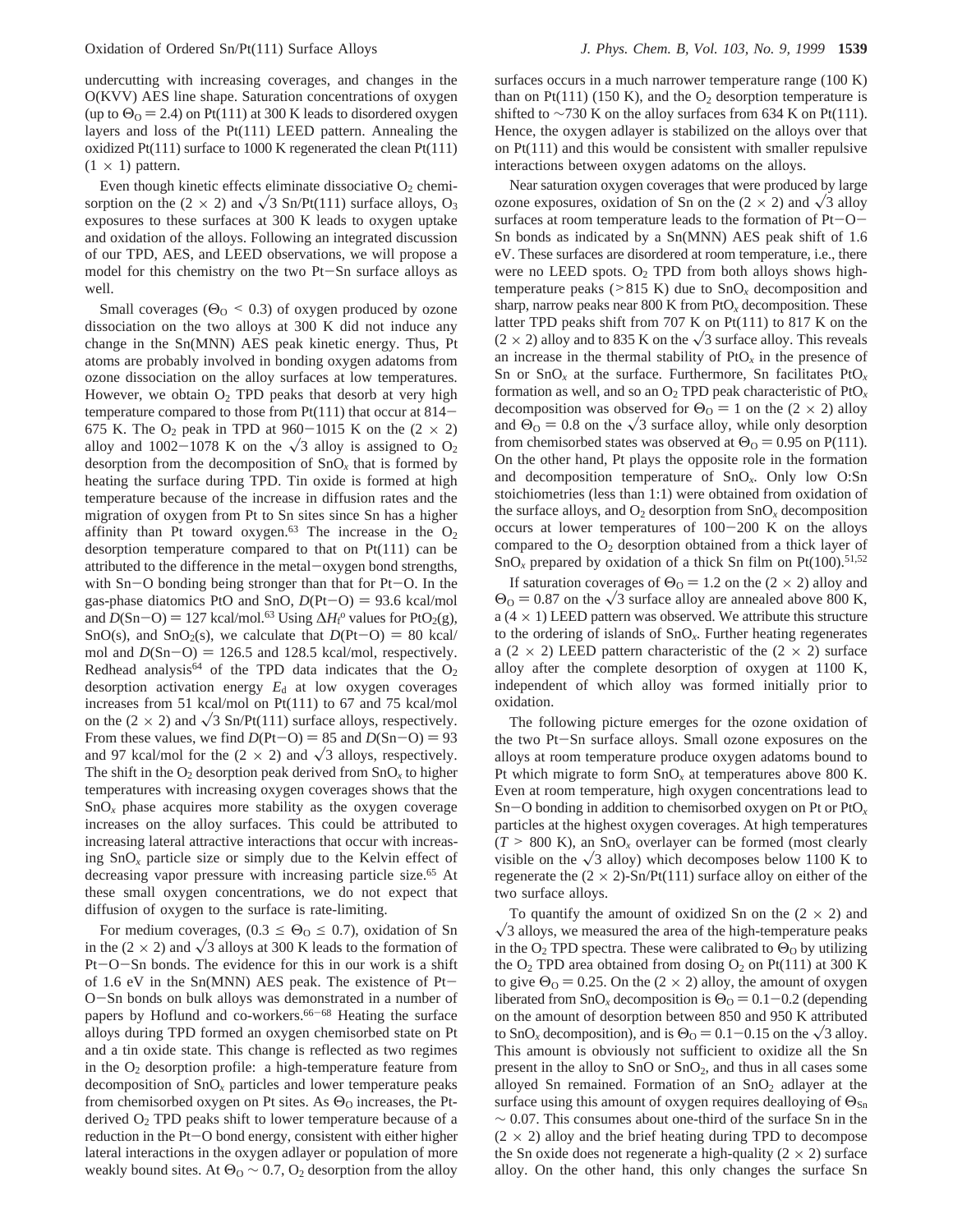concentration in the  $\sqrt{3}$  alloy from  $\Theta_{\text{Sn}} = 0.33$  to approximately  $\Theta_{\text{Sn}} = 0.25$ , which is just that required for the formation of a high-quality  $(2 \times 2)$  surface alloy.

There is precedence for proposing the formation of a  $SnO<sub>2</sub>$ adlayer in our work. Formation of an  $SnO<sub>2</sub>$  ring was detected around the original intermetallic Pt-Sn particles upon annealing oxidized Pt-Sn particles grown on thin planar amorphous  $SiO<sub>2</sub>$ .<sup>69</sup> Also, annealing oxidized Sn/Au(111) alloy surfaces<sup>70,71</sup> produced a  $c(4 \times 2)$  LEED pattern attributed to a periodic arrangement of  $SnO<sub>2</sub>$  on the  $Sn/Au(111)$  alloy surface.  $SnO<sub>2</sub>$ formed on these surfaces is expected to have a lower surface free energy than the intermetallic Pt-Sn compound, and Sn is more mobile than Pt and therefore can easily migrate on the surface to react with  $O_{(a)}$ .<sup>72</sup> With the data reported here, it is difficult to differentiate directly between the two stable oxides, i.e., stannous oxide, SnO, and stannic oxide,  $SnO<sub>2</sub>^{28,30}$  The formation of a thin oxide layer on a relatively large concentration of unreacted, alloyed tin complicates elucidation of a clear chemical shift for the  $Sn(M_4,N_{4.5}N_{4.5})$  AES transition for the Sn oxide formed.

XPS and ELS are powerful methods for assigning chemical states, and we need additional studies to provide better information about the chemical nature of Sn at different oxygen concentrations and temperatures. We have carried out two independent oxidation studies of  $Sn/Pt(111)^{73}$  and  $Sn/Pt(100)^{50,51}$ surface alloys using XPS. Dosing a high pressure of oxygen  $(P<sub>O<sub>2</sub></sub> = 1$  Torr) on the Sn/Pt(111)<sup>73</sup> alloys at 300 K oxidized the surface and caused a  $Sn(3d_{5/2})$  peak shift of  $+0.55$  eV relative to that on the alloy. Subsequently annealing this surface in a vacuum to 1000 K caused an additional shift in the  $Sn(3d_{5/2})$ peak, such that the peak shift was  $+1.1$  eV relative to the alloy. Also, during studies of the oxidation of  $Sn/Pt(100)^{50,51}$  alloys using  $O_3$  in UHV, the same Sn(MNN) AES peak shift (1.6 eV) was observed as we report herein for Sn/Pt(111) surface alloys. However, two different  $\text{Sn}(3d_{5/2})$  peak shifts of 0.5 and 1.2 eV in XPS were observed for a saturation coverage of oxygen after dosing at 300 K and after subsequent annealing to 1000 K, respectively. These results are consistent with the findings of Hoflund and co-workers<sup>21,23,24</sup> on Pt<sub>3</sub>Sn bulk alloys and support our assignments of the oxidation of Sn at 300 K and the formation of  $SnO<sub>x</sub>$  at high temperatures.

Finally, our conclusions about the Pt-enhanced reduction of small Sn oxide particles is consistent with prior studies on bulk samples. Annealing treatments carried out on platinized tin oxide<sup>74</sup> lead to the formation of a Pt-Sn alloy at 720 K whereas annealing tin oxide films at 720 K did not result in the reduction of tin oxide to metallic tin.75,76 Our observation of the Snenhanced stability of small Pt oxide particles has not been discussed in prior work.

### **Conclusion**

Even though the (2  $\times$  2) and  $\sqrt{3}$  Sn/Pt surface alloys are less reactive than Pt(111) and the dissociative chemisorption of  $O<sub>2</sub>$  under UHV conditions is eliminated, oxidation of these alloys can be achieved under UHV conditions by using ozone (O3). Dosing ozone at room temperature on these two ordered Sn/Pt surface alloys resulted initially in the formation of chemisorbed oxygen at Sn sites, but probably utilizing Pt sites for dissociation of ozone. This is a strong Sn-O interaction that results in a 1.6 eV shift in the Sn(MNN) AES peak, but is not yet representative of an "oxide" film. Oxygen adatoms are chemisorbed on Pt sites at large oxygen coverages and, at the highest oxygen coverages, PtO*<sup>x</sup>* is formed. Nucleation of PtO*<sup>x</sup>* particles was identified by the characteristically sharp (35 K)

TPD curves and by the  $O_2$  TPD peak temperature which is close to that for the decomposition of  $P_1O_x$  particles on the  $P_1(111)$ surface. Heating  $(T > 800 \text{ K})$  these oxygen-covered alloy surfaces causes the nucleation and formation of SnO*x*, which gives a well-ordered  $(4 \times 1)$  LEED pattern on both alloy surfaces at  $T \ge 900$  K. Oxidized Sn is reduced and the (2  $\times$ 2)-Sn/Pt(111) surface alloy is reformed after vacuum annealing to desorb all oxygen from the surface after oxidation of either alloy. A key chemical finding is that the presence of Sn at the Pt surface enhanced the formation of PtO*<sup>x</sup>* from adsorbed oxygen and stabilized these particles against reduction. Also, the proximity of Pt that results from oxidation of the Pt-Sn alloys lowers the thermal decomposition temperature of SnO*x*.

**Acknowledgment.** This work was supported by the Division of Chemical Sciences, Office of Basic Energy Sciences, U.S. Department of Energy.

#### **References and Notes**

- (1) Karpinski, Z.; Clarke, J. K. A. *J. Chem. Soc., Faraday Trans*. **1975**, *271*, 893.
	- (2) Davis, B. H. *J. Catal.* **1977**, *46*, 348.
	- (3) Burch, R.; Garla, L. C. *J. Catal*. **1981**, *71*, 360.
- (4) Srabo, G. L. In *Metal-Support and Metal-Additive Effects in Catalysis*; Imelik, B., et al., Eds.; Elsevier: Amsterdam/New York, 1982.
	- (5) Cortright, R. D.; Dumesic, J. A. *J. Catal.* **1995**, *157*, 576.
	- (6) Cathro, K. J. *J. Electrochem. Soc*. **1969**, *116*, 1608.
- (7) Janssen, M. M. P.; Moolhusyen, J. *Electrochim. Acta* **1976**, *21*, 861.
- (8) Andrew, M. R.; Dury, J. S.; McNicol, B. D.; Pinnington, C.; Short, R. T. *J. Appl. Electrochem*. **1976**, *6*, 99.
- (9) Stark, D.; Cross, A. P. H.; Steward, G. J. *J. Phys. E: Sci. Instrum*. **1983**, *16*, 158.
- (10) Hoflund, G. B.; Upchurch, B. T.; Keilin, E. J.; Schryer, D. R. *Catal. Lett*. **1995**, *31*, 133.
- (11) Hoflund, G. B.; Gardner, S. D.; Schryer, D. R.; Upchurch, B. T.; Keilin, E. J. *Langmuir* **1995**, *11*, 3431.
- (12) Gasteiger, H. A.; Markovic, N. M.; Ross, P. N., Jr. *J. Phys. Chem.* **1995**, *99*, 8495.
- (13) Gasteiger, H. A.; Markovic, N. M.; Ross, P. N., Jr. *Catal. Lett.* **1996**, *36*, 1.
- (14) Wang, K.; Gasteiger, H. A.; Markovic, N. M.; Ross, P. N., Jr. *Electrochim. Acta* **1996**, *41*, 2587.
- (15) Markovic, N. M.; Widelov, A.; Ross, P. N., Jr. *Catal. Lett.* **1997**, *43*, 161.
- (16) Morimoto, Y.; Yeager, E. B. *J. Electroanal. Chem.* **1998**, *441*, 77. (17) Bouwman, R.; Toneman, L. H.; Holsher, A. A. *Surf. Sci*. **1973**,
- *35*, 8.
	- (18) Bouwman, R.; Biloen, P. *Anal. Chem*. **1974**, *46*, 136.
	- (19) Bouwman, R.; Biloen, P. *Surf. Sci*. **1974**, *41*, 348.
- (20) Biloen, P.; Bouwman, R.; VanSanten, R. A.; Brongerman, H. H. *Appl. Surf. Sci*. **1979**, *2*, 532.
- (21) Hoflund, G. B.; Asbury, D. A.; Kirszensztejn, P.; Laitinen, H. A. *Surf. Interface Anal.* **1986**, *9*, 169.
	- (22) Gardner, S. D.; Hoflund, G. B.; Davidson, M. R.; Schryer, D. R.
- *J. Catal*. **1989**, *115*, 132.
	- (23) Asbury, D. A.; Hoflund, G. B. *Surf. Sci*. **1988**, *199*, 552. (24) Gardner, S. D.; Hoflund, G. B.; Schryer, D. R. *J. Catal*. **1989**, *119*,
- 179.
- (25) Unger, W.; Marton, D. *Surf. Sci*. **1989**, *218*, L467.
- (26) Rotermund, H. H.; Penka, V.; DeLouise, L. A.; Brundle, C. R. *J. Vac. Technol. A* **1987**, *5* (4), 1198.
- (27) Asbury, D. A.; Hoflund, G. B. *J. Vac. Sci. Technol*. *A* **1987**, *5* (4), 1132.
	- (28) Holm, R.; Storp, S. *Appl. Phys*. **1976**, *9*, 217.
- (29) Ansell, R. O.; Dickinson, T.; Povey, A. F.; Sherwood, P. M. A. *J. Electron Spectrosc. Relat. Phenom.* **1977**, *11*, 301.
- (30) Sen, S. K.; Sen, S.; Bauer, L. *Thin Solid Films* **1981**, *82*, 157.
- (31) Bevolo, A. J.; VerHoeven, J. D.; Noack, M. *Surf. Sci*. **1983**, *134*, 499.
- (32) Cox, D. F.; Hoflund, G. B. *Surf. Sci.* **1985**, *151*, 202.
- (33) Sherwood, P. M. A. *Phys. Re*V*. B* **<sup>1990</sup>**, *<sup>41</sup>*, 10151.
- (34) Ingo, G. M.; Giorgi, L.; Zacchetti, N.; Azzeri, N. *Corrosion Sci.* **1991**, *20*, 361.
- (35) Hoflund, G. B.; Corallo, G. R. *Phys. Re*V*. B* **<sup>1992</sup>**, *<sup>46</sup>*, 7110.
- (36) Themlin, J. M.; Chtaib, M.; Henrad, L.; Lambin, P.; Darville, J.; Gilles, J. M. *Phys. Re*V*. B* **<sup>1992</sup>**, *<sup>46</sup>*, 2460.